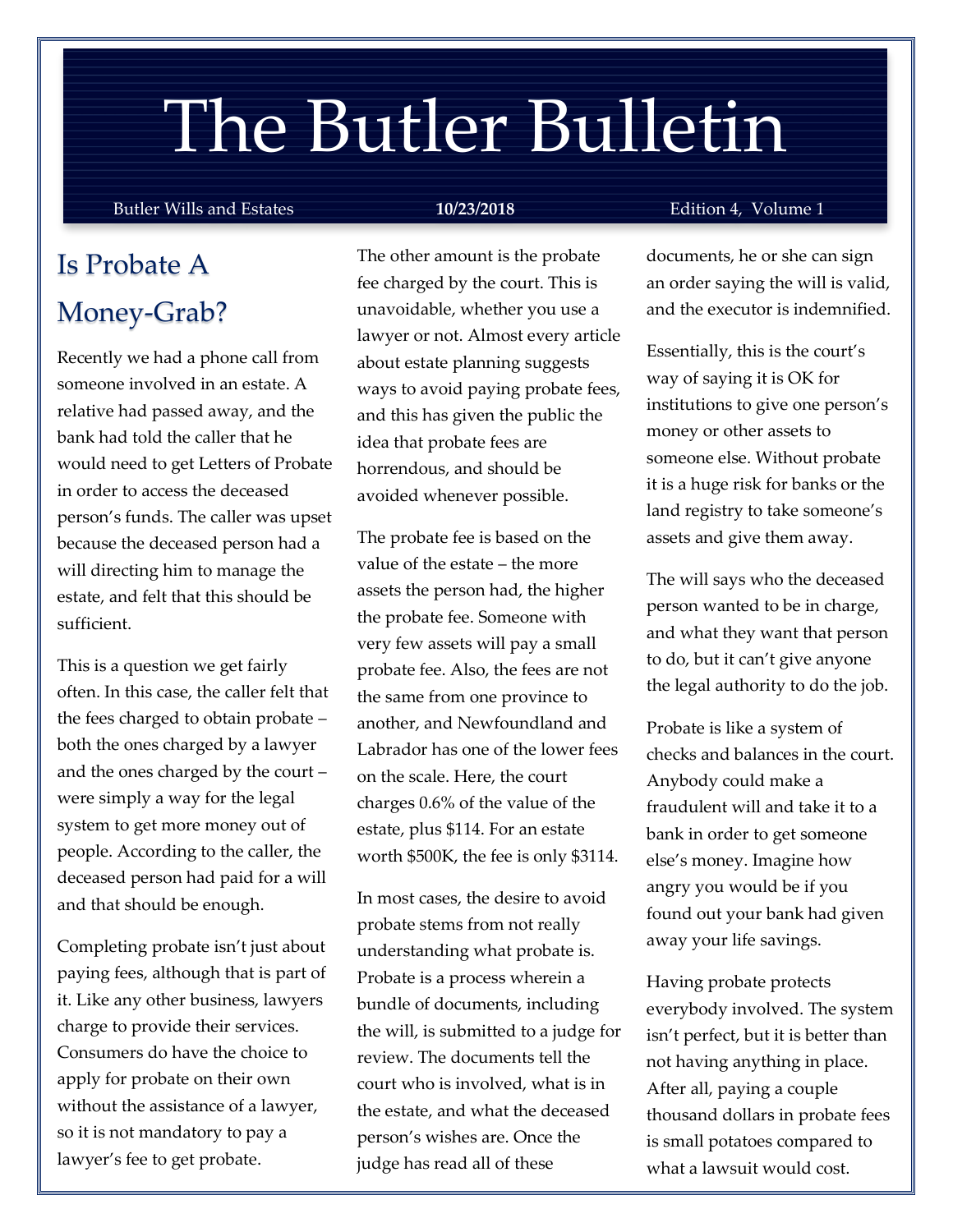# *Helping Dementia Patients Stay Hydrated* • • •

In August metro.co.uk posted a story about Lewis Hornby, an engineering student at the Royal College of Art. Lewis has invented a treat to help people with dementia stay hydrated.

Lewis noticed that the residents of his grandmother's care home were willing and able to eat with their hands, whereas eating a full plate of food with utensils was much more challenging.

The sweets invented by 24-year-old Lewis are made up of more than 90% water, which means each time someone eats one they are fending off dehydration. Each sweet can easily be eaten in one bite, are brightly coloured, and have the consistency of jelly.

This is a huge step forward in the care of people with dementia. Often people with dementia forget to drink water or can't remember where to find water. Sometimes the part of the brain that signals thirst doesn't function properly, leading to severe dehydration.

Common symptoms of dehydration include lethargy and sleepiness, along with confusion. Since these symptoms also occur with dementia, dehydration can go unnoticed.

At this time the sweets aren't available for purchase, as they require additional research and Lewis needs assistance in terms of funding.

To contribute to Lewis' project, visit Lewis' JustGiving page [here.](https://www.justgiving.com/crowdfunding/caron-sprake?utm_source=Facebook&utm_medium=Yimbyprojectpage&utm_content=caron-sprake&utm_campaign=projectpage-share-owner&utm_term=e45p4BB9v) He has almost reached his goal, so hopefully he will be able to make the product widely available soon.

## Intergenerational Joint Assets

This is a topic that has caused a great deal of confusion for both bankers and clients. As we've said before, assets that are owned jointly between people of two generations (e.g. parent and child, grandparent and grandchild, etc.) are not treated the same way as assets owned jointly between people of one generation (e.g. spouses).

In 2007, the Supreme Court of Canada ruled that intergenerational joint assets are considered part of the older person's estate, unless it can be proven that the older individual intended for the younger person to own the asset after the death of the older person. The act of creating the joint account is not sufficient proof of the older person's intentions, since the account could have been created for convenience. This ruling came about because of an increase in the number of situations in which an older individual was taken advantage of.

This situation is based on the older person owning the account first, and adding the younger person as an owner at a later date. This often happens when the original owner starts to have trouble with the banking and needs help. In some cases, the older adult does intend for the younger one to keep the account, but this intent needs to be proven in order for the younger person to keep the funds in the account. There are a few ways this can be done:

- Provide bank records showing you made regular deposits into the account, such as direct deposit of your payroll
- Ask a bank employee if there are notes from when the account was made joint to see if they have a record of the intent
- Contact the lawyer that made the older person's will to see if he or she has notes about the account

Additionally, the situation is different if the younger person owned the account and the older person's name was added. In this case, the account still belongs to the younger person when the older one passes away.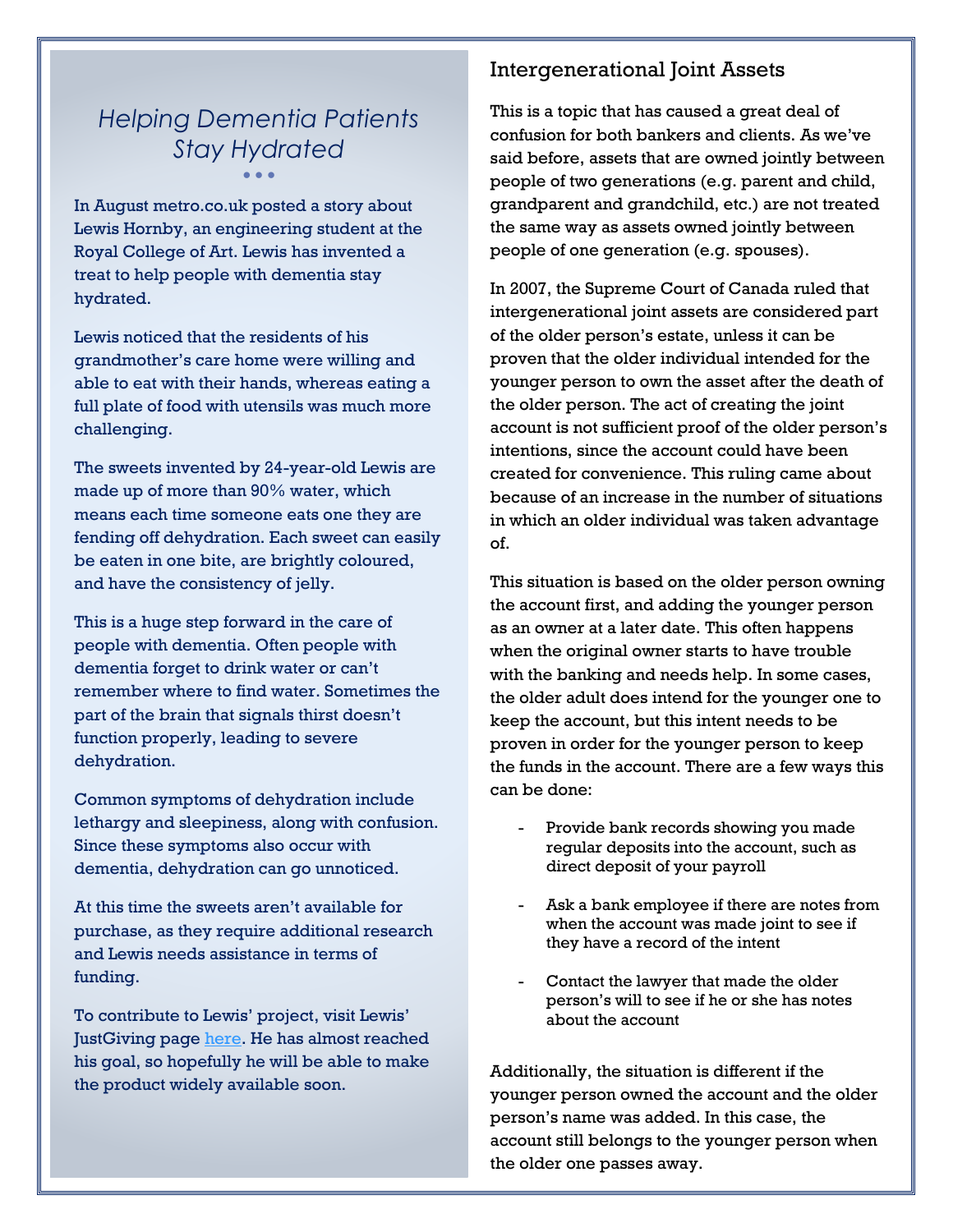It seems there is always some sort of scam going on these days. Whether it be a fake lottery, phishing scams, or someone pretending to hold your private digital documents hostage, the amount of ways to fraudulently take someone's money are endless. Most recently, I came across a scam in which a telephone caller pretended to be from a financial agency.

The caller was an automated phone recording, which said that it was from the Federal Criminal Defence, and that I had to pay the money I owe immediately. If I ignored the message – which was apparently the second and final attempt to contact me – they would consider me guilty of all sorts of federal financial crime. As scams go, this was a rather pathetic one. However, some scams are much more convincing, which means people are more likely to fall for them. Here are some tips to help identify whether or not a phone call is legitimate.

#### Recorded Messages

Some collection agencies do leave pre-recorded messages instead of having a real person call. However, these messages are intended to encourage you to call back and arrange to make a payment. With scams, the messages are meant to scare you into calling back and telling the person your information.

Also, the messages left by legitimate agencies are clear and easy to understand. They might leave a file number, an individual

to contact, or the website additional and a series of the website additional and a series of the website addre

### **HOW TO TELL IF A COLLECTIONS PHONE CALL IS A SCAM**

to contact, or the website address where you can find out more information. They will also likely leave their hours of operation. Scam calls most often leave one phone number that they repeat several times, without giving you any other option for contacting them.

#### The Tone of Voice

Whether it is a real person on the other line or a recorded message, a real agency will speak to you in a calm, professional tone. Scammers are focused on scaring you and making you think that you have no option but to talk to them in order to avoid serious consequences.

Fraudulent callers often use an angry tone and use aggressive words. Some of the most popular choices are to tell you that you will be responsible for legal costs, will be considered guilty of any number of crimes, or that the amount you owe will be significantly increased. Keep in mind that none of these things are possible – a bank or government agency may contact you saying that if you don't answer them you will be responsible for any legal fees associated with recovering an outstanding amount owing, but this certainly wouldn't be during the first phone call.

#### How the Caller Starts the Call

Genuine callers, such as Canada Revenue Agency, will identify themselves and make sure you know who you are talking to.

If you don't understand where they say they are calling from, ask them to repeat the name. If it still doesn't sound familiar, Google it. It may be a company you haven't heard of, or it might be a scam. You can also ask them to spell the name of the company, or to give you the website address.

If you think it might be a scam, ask the person to explain what the company does. A legitimate caller will be able to do this, whereas a scammer will likely try to redirect the conversation to getting money out of you.

#### Check the Phone Number

Google the phone number that shows up on your caller ID, or the number the caller gives you. If it belongs to somewhere reputable, it will show up in a listing along with the name of the company.

If it is a scam, the majority of the search results will likely be sites like *Who Called Me*, where users can post the odd phone numbers who called them.

Scammers who pretend to be from places like CRA will give you a phone number that sounds like it could be real. If you aren't sure, tell the person you will have to call them back. Hang up, and dial the phone number on the government's website, or in the phonebook. This number will go to the real agency, and they can tell you whether or not the call came from them.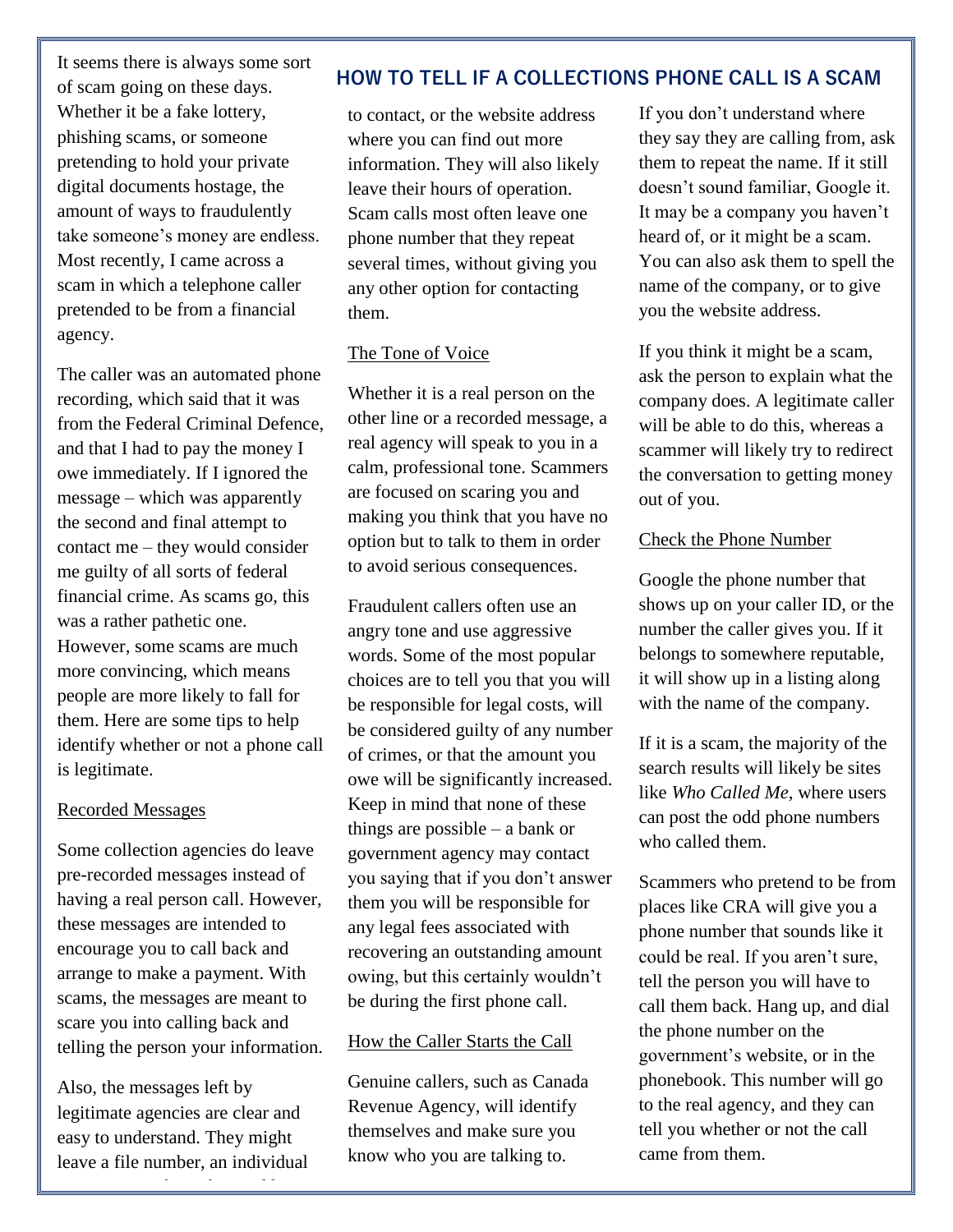# CONTESTING A WILL WITHOUT A LAWYER

Lynne's most recent book is now available! Contesting a Will without a Lawyer: The DIY Guide for Canadians can be found at Chapters and Indigo. You can also pick up a copy directly from the publisher, [Self-Counsel Press.](http://www.self-counsel.com/contesting-a-will-without-a-lawyer.html) Our website will also have copies available for purchase within the next couple weeks.

This guide helps individuals through the process of contesting a will in Canada, from determining the legal grounds on which a will can be contested to the forms you need and how to complete them. The book also includes downloads for forms and checklists to help you make sure you don't miss anything.

With this guide you'll get a better understanding of the court process, how long it takes, what the pros and cons are, and whether or not your case is one that you can handle on your own. Contesting a will is a long process that requires a great deal of research, time, and paperwork. Using this kit or guide can help you navigate the legal system.



Please note that this guide is legal in all provinces except Quebec.

## Alberta Probate Kit, 2nd Edition is now available!

The second edition of Lynne's best-selling book, *The Alberta Probate Kit,* is now available! Order your copy directly from Self-Counsel Press, or get one of the limited copies available on our website.

# Are you interested in attending an interactive webinar?

We're gathering information about which topics our readers are interested in learning more about in order to provide consumers with an interactive webinar. This session will be held live online on a platform that allows us to answer attendee's questions in real time.

Please visi[t www.butlerwillsandestates.com](http://www.butlerwillsandestates.com/) to vote for the topic you would be most interested in seeing as a webinar. Keep an eye on the website and the newsletter for the dates for the presentation.